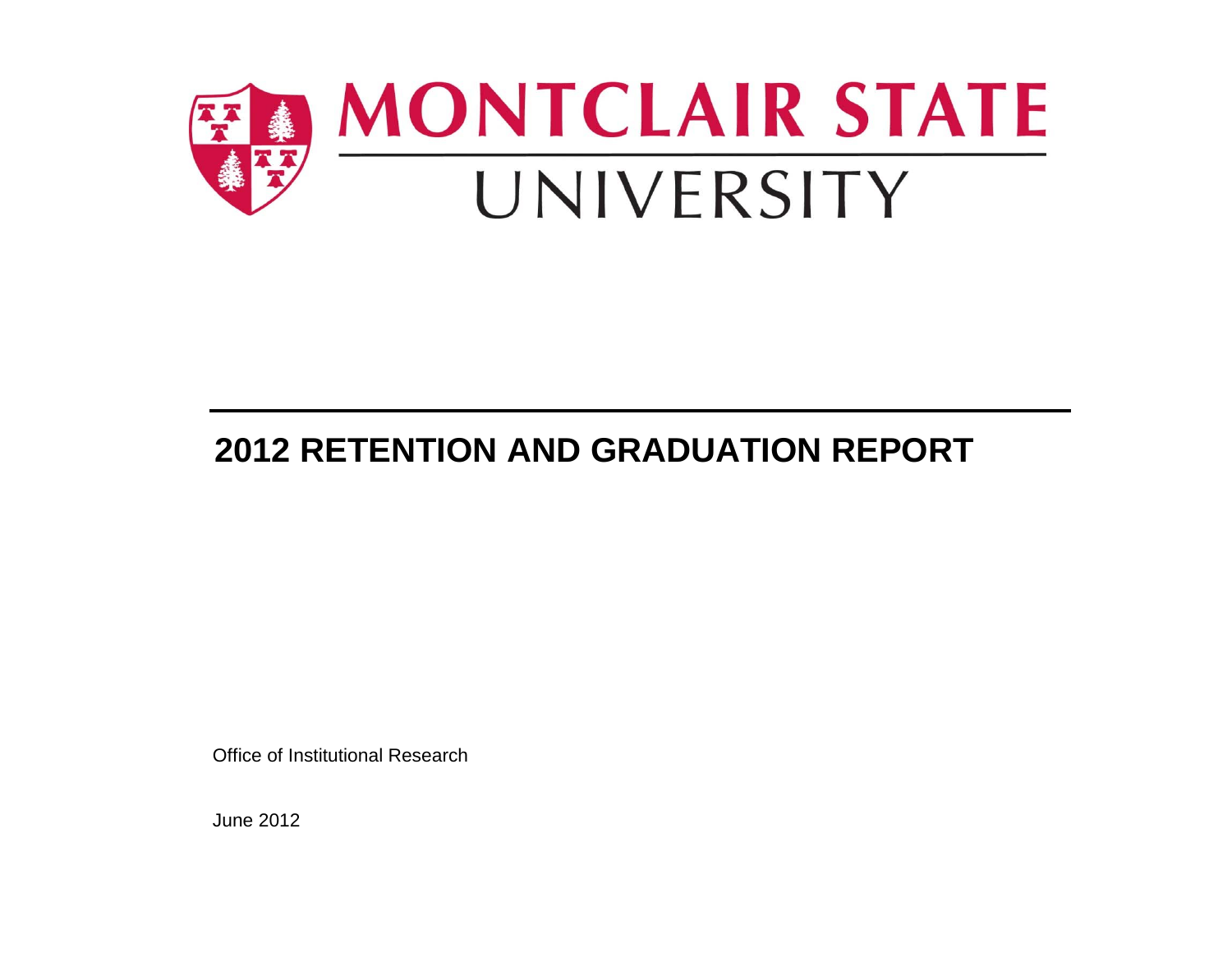## **TABLE 1: RETENTION AND GRADUATION RATES FOR FULL-TIME, FIRST TIME UNDERGRADUATE COHORTS FALL 2001 TO FALL 2010 [1]**

|                                                |                                                          |                       | <b>RETENTION RATES</b>                             |                              | <b>RETENTION &amp; CUMULATIVE GRADUATION RATES [2]</b> |                                   |                                  |                                   |                                  |                                                                                                               |
|------------------------------------------------|----------------------------------------------------------|-----------------------|----------------------------------------------------|------------------------------|--------------------------------------------------------|-----------------------------------|----------------------------------|-----------------------------------|----------------------------------|---------------------------------------------------------------------------------------------------------------|
| <b>YEAR</b><br><b>COHORT</b><br><b>ENTERED</b> | <b>NUMBER IN</b><br><b>ENTERING</b><br><b>COHORT [3]</b> | <b>SECOND</b><br>YEAR | <b>PERCENT RETAINED TO</b><br>THIRD<br><b>YEAR</b> | <b>FOURTH</b><br><b>YEAR</b> | <b>PERCENT</b><br>4 YEARS                              | <b>PERCENT</b><br><b>5TH YEAR</b> | <b>PERCENT</b><br><b>5 YEARS</b> | <b>PERCENT</b><br><b>6TH YEAR</b> | <b>PERCENT</b><br><b>6 YEARS</b> | <b>PERCENT</b><br><b>GRADUATED RETAINED TO GRADUATED RETAINED TO GRADUATED RETAINED TO</b><br><b>7TH YEAR</b> |
| 2001                                           | 1,378                                                    | 85.0%                 | 75.5%                                              | 70.9%                        | 27.0%                                                  | 41.7%                             | 54.0%                            | 13.6%                             | 61.2%                            | 5.6%                                                                                                          |
| 2002                                           | 1,470                                                    | 81.9%                 | 74.1%                                              | 69.1%                        | 27.9%                                                  | 39.1%                             | 54.4%                            | 11.2%                             | 62.1%                            | 3.9%                                                                                                          |
| 2003                                           | 1,594                                                    | 84.9%                 | 73.5%                                              | 68.1%                        | 29.5%                                                  | 37.8%                             | 54.8%                            | 11.4%                             | 61.8%                            | 4.3%                                                                                                          |
| 2004                                           | 1,737                                                    | 82.4%                 | 71.4%                                              | 67.5%                        | 30.7%                                                  | 36.4%                             | 55.6%                            | 10.3%                             | 61.9%                            | 4.1%                                                                                                          |
| 2005                                           | 1,868                                                    | 81.3%                 | 71.9%                                              | 68.1%                        | 34.0%                                                  | 33.7%                             | 57.4%                            | 8.6%                              | 62.3%                            | 3.1%                                                                                                          |
| 2006                                           | 2,018                                                    | 81.6%                 | 73.6%                                              | 70.0%                        | 34.8%                                                  | 33.3%                             | <b>57.6%</b>                     | 9.2%                              |                                  |                                                                                                               |
| 2007 [4]                                       | 2,069                                                    | 81.9%                 | 73.7%                                              | 69.8%                        | 34.4%                                                  | 34.1%                             |                                  |                                   |                                  |                                                                                                               |
| 2008 [4]                                       | 2,257                                                    | 83.0%                 | 75.6%                                              | 70.6%                        |                                                        |                                   |                                  |                                   |                                  |                                                                                                               |
| 2009 [4]                                       | 2,101                                                    | 81.2%                 | 73.3%                                              |                              |                                                        |                                   |                                  |                                   |                                  |                                                                                                               |
| 2010 [4]                                       | 2,171                                                    | 81.8%                 |                                                    |                              |                                                        |                                   |                                  |                                   |                                  |                                                                                                               |
| <b>Means</b>                                   | 1,866                                                    | 82.5%                 | 73.6%                                              | 69.3%                        | 31.2%                                                  | 36.6%                             | 55.6%                            | 10.7%                             | 61.9%                            | 4.2%                                                                                                          |

[1] Sources: SURE/IPEDS Enrollment, Degree, and SSN Change file submissions. Retention rates exclude degree earners.

[2] Graduation rates correspond to those reported on the IPEDS Graduation Rate Survey (GRS).

[3] This is the Revised IPEDS GRS Cohort number, with exclusions (death, permanent disability, military service, foreign service, & church mission service) removed.

[4] Beginning in 2007, IPEDS tracks all full-time, first-time students, including those who enter with enough credits to be classified as sophomores or above.

 $\overline{P}$  = Our most recent retention and graduation rates.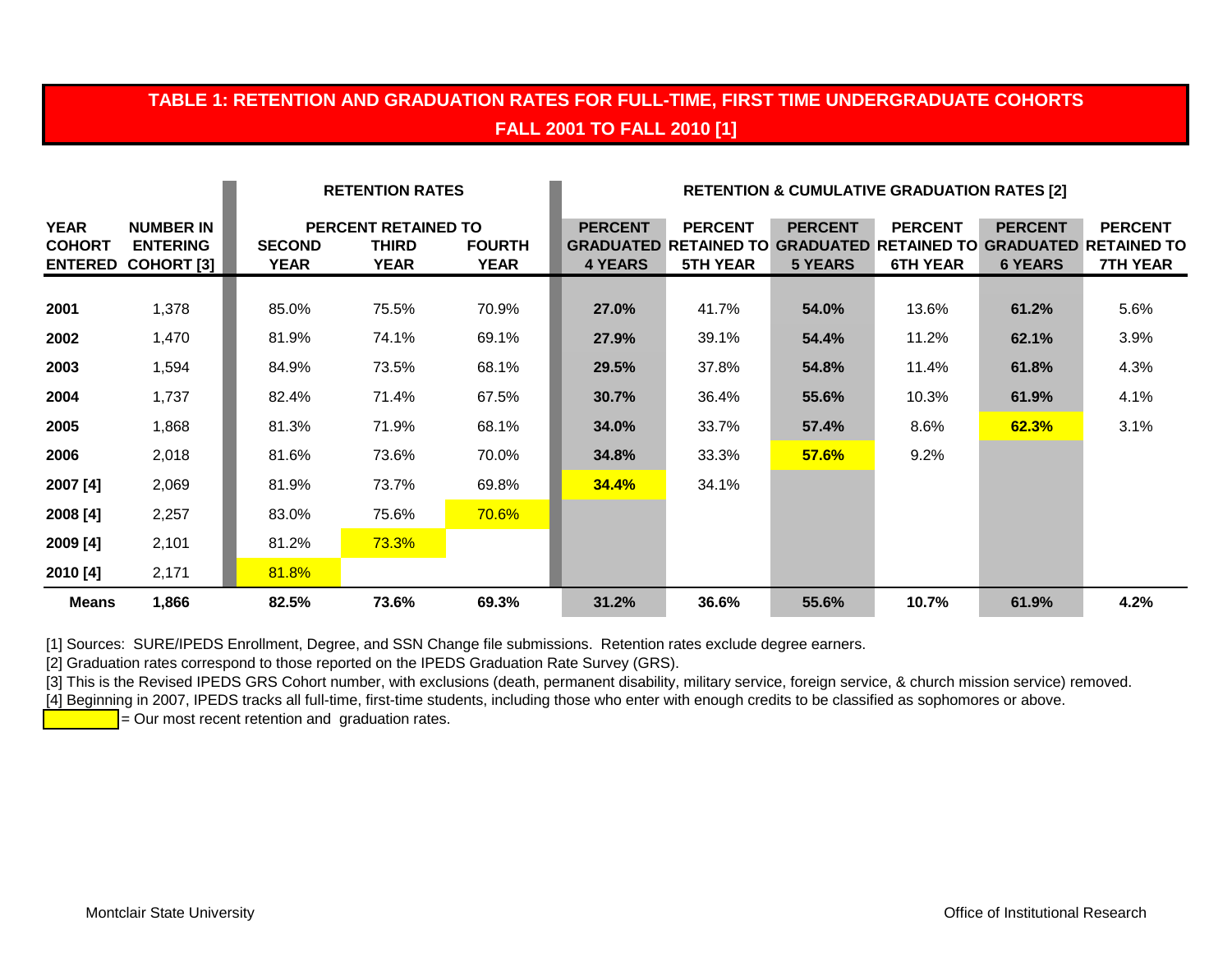### **TABLE 2: RETENTION AND GRADUATION RATES FOR FULL-TIME, FIRST TIME FRESHMAN COHORTS BY ADMISSIONS STATUS, FALL 2004 TO FALL 2010 [1]**

|              |                  | <b>RETENTION RATES</b> |                     | <b>RETENTION &amp; CUMULATIVE GRADUATION RATES</b> |                |                                                                   |                |                 |                |                 |
|--------------|------------------|------------------------|---------------------|----------------------------------------------------|----------------|-------------------------------------------------------------------|----------------|-----------------|----------------|-----------------|
| YEAR &       | <b>NUMBER IN</b> |                        | PERCENT RETAINED TO |                                                    | <b>PERCENT</b> | <b>PERCENT</b>                                                    | <b>PERCENT</b> | <b>PERCENT</b>  | <b>PERCENT</b> | <b>PERCENT</b>  |
| <b>ADMIT</b> | <b>ENTERING</b>  | <b>SECOND</b>          | <b>THIRD</b>        | <b>FOURTH</b>                                      |                | GRADUATED RETAINED TO GRADUATED RETAINED TO GRADUATED RETAINED TO |                |                 |                |                 |
| <b>TYPE</b>  | <b>COHORT</b>    | <b>YEAR</b>            | <b>YEAR</b>         | <b>YEAR</b>                                        | <b>4 YEARS</b> | <b>5TH YEAR</b>                                                   | <b>5 YEARS</b> | <b>6TH YEAR</b> | <b>6 YEARS</b> | <b>7TH YEAR</b> |
| 2004         | 1,737            | 82.4%                  | 71.4%               | 67.5%                                              | 30.7%          | 36.4%                                                             | 55.6%          | 10.3%           | 61.9%          | 4.1%            |
| Regular      | 1,487            | 82.9%                  | 72.3%               | 68.7%                                              | 33.1%          | 35.5%                                                             | 58.0%          | 9.5%            | 64.3%          | 3.6%            |
| <b>EOF</b>   | 154              | 81.8%                  | 68.2%               | 61.0%                                              | 20.1%          | 40.3%                                                             | 44.2%          | 14.3%           | 51.9%          | 7.1%            |
| Special      | 96               | 76.0%                  | 62.5%               | 59.4%                                              | 11.5%          | 43.8%                                                             | 35.4%          | 15.6%           | 41.7%          | 8.3%            |
| 2005         | 1,868            | 81.3%                  | 71.9%               | 68.1%                                              | 34.0%          | 33.7%                                                             | 57.4%          | 8.6%            | 62.3%          | 3.1%            |
| Regular      | 1,612            | 81.7%                  | 73.1%               | 69.1%                                              | 36.8%          | 32.1%                                                             | 59.7%          | 7.6%            | 64.6%          | 2.5%            |
| <b>EOF</b>   | 148              | 83.1%                  | 69.6%               | 65.5%                                              | 19.6%          | 45.9%                                                             | 44.6%          | 18.2%           | 52.7%          | 8.1%            |
| Special      | 108              | 73.1%                  | 58.3%               | 56.5%                                              | 12.0%          | 40.7%                                                             | 39.8%          | 10.2%           | 41.7%          | 4.6%            |
| 2006         | 2,018            | 81.6%                  | 73.6%               | 70.0%                                              | 34.8%          | 33.3%                                                             | 57.7%          | 9.2%            |                |                 |
| Regular      | 1,720            | 82.0%                  | 74.8%               | 71.2%                                              | 37.0%          | 32.7%                                                             | 56.0%          | 8.3%            |                |                 |
| <b>EOF</b>   | 140              | 79.3%                  | 63.6%               | 58.6%                                              | 19.3%          | 35.7%                                                             | 47.1%          | 22.1%           |                |                 |
| Special      | 158              | 79.7%                  | 69.6%               | 67.1%                                              | 24.1%          | 38.6%                                                             | 27.2%          | 7.6%            |                |                 |
| 2007 [2]     | 2,069            | 81.9%                  | 73.7%               | 69.8%                                              | 34.4%          | 34.1%                                                             |                |                 |                |                 |
| Regular      | 1,722            | 82.1%                  | 73.9%               | 70.1%                                              | 35.8%          | 33.3%                                                             |                |                 |                |                 |
| EOF          | 148              | 75.7%                  | 66.9%               | 66.2%                                              | 16.9%          | 48.0%                                                             |                |                 |                |                 |
| Special      | 199              | 84.4%                  | 76.9%               | 70.4%                                              | 35.2%          | 30.7%                                                             |                |                 |                |                 |
| 2008 [2]     | 2,257            | 83.0%                  | 75.6%               | 70.6%                                              |                |                                                                   |                |                 |                |                 |
| Regular      | 1,934            | 82.8%                  | 75.7%               | 71.3%                                              |                |                                                                   |                |                 |                |                 |
| <b>EOF</b>   | 160              | 83.8%                  | 73.1%               | 65.0%                                              |                |                                                                   |                |                 |                |                 |
| Special      | 163              | 84.7%                  | 77.3%               | 68.1%                                              |                |                                                                   |                |                 |                |                 |
| 2009 [2]     | 2,101            | 81.2%                  | 73.3%               |                                                    |                |                                                                   |                |                 |                |                 |
| Regular      | 1,819            | 81.1%                  | 73.4%               |                                                    |                |                                                                   |                |                 |                |                 |
| <b>EOF</b>   | 158              | 80.4%                  | 70.9%               |                                                    |                |                                                                   |                |                 |                |                 |
| Special      | 124              | 83.1%                  | 74.2%               |                                                    |                |                                                                   |                |                 |                |                 |
| 2010 [2]     | 2,171            | 81.8%                  |                     |                                                    |                |                                                                   |                |                 |                |                 |
| Regular      | 1,912            | 82.0%                  |                     |                                                    |                |                                                                   |                |                 |                |                 |
| EOF          | 107              | 85.0%                  |                     |                                                    |                |                                                                   |                |                 |                |                 |
| Special      | 152              | 77.0%                  |                     |                                                    |                |                                                                   |                |                 |                |                 |

[1] Sources: SURE/IPEDS Enrollment, Degree, and SSN Change file submissions. Retention rates exclude degree earners.

[2] Beginning in 2007, IPEDS tracks all full-time, first-time students, including those who enter with enough credits to be classified as sophomores or above.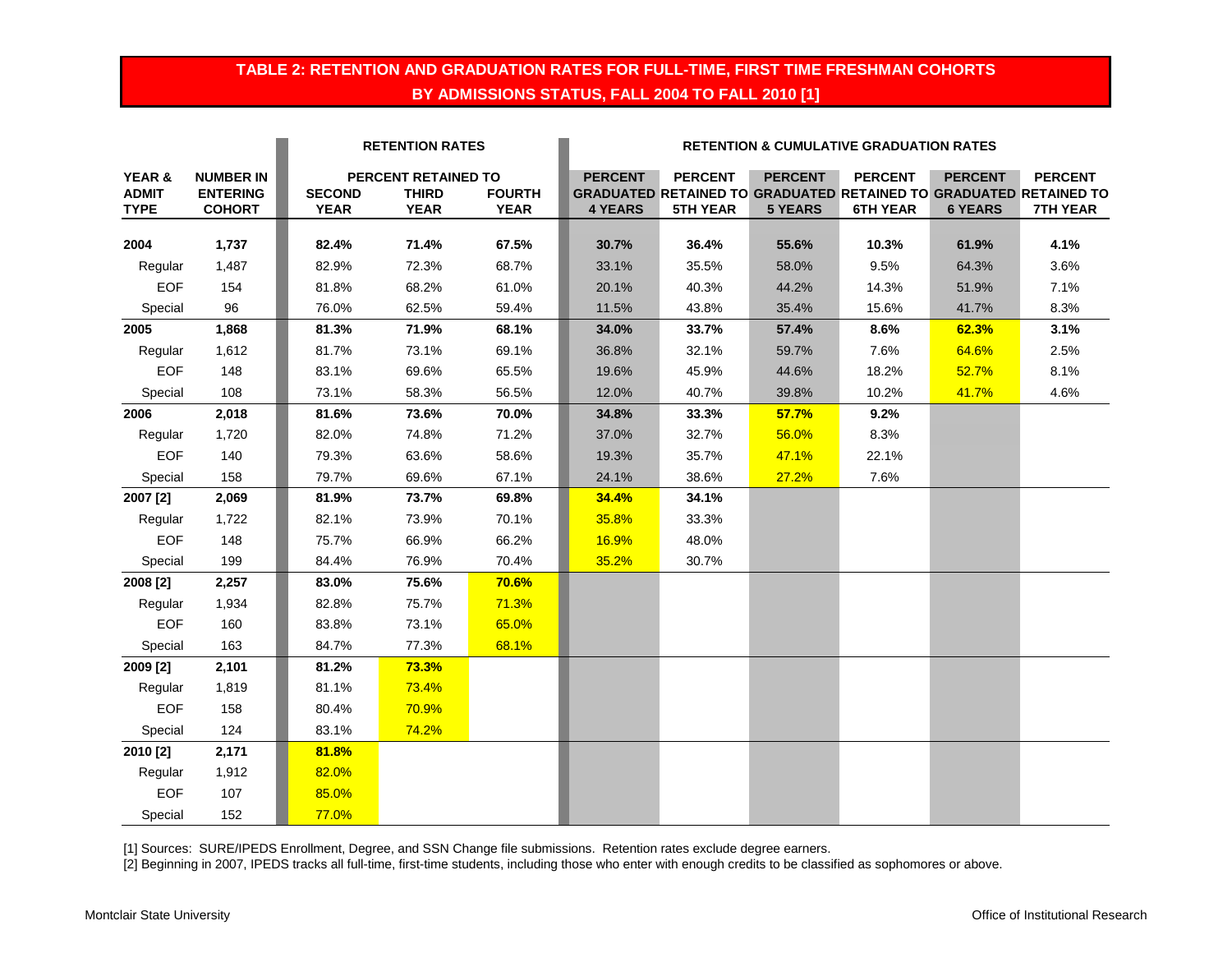

**CHART 1: GRADUATION RATES FOR COHORTS OF FULL-TIME, FIRST-TIME FRESHMEN**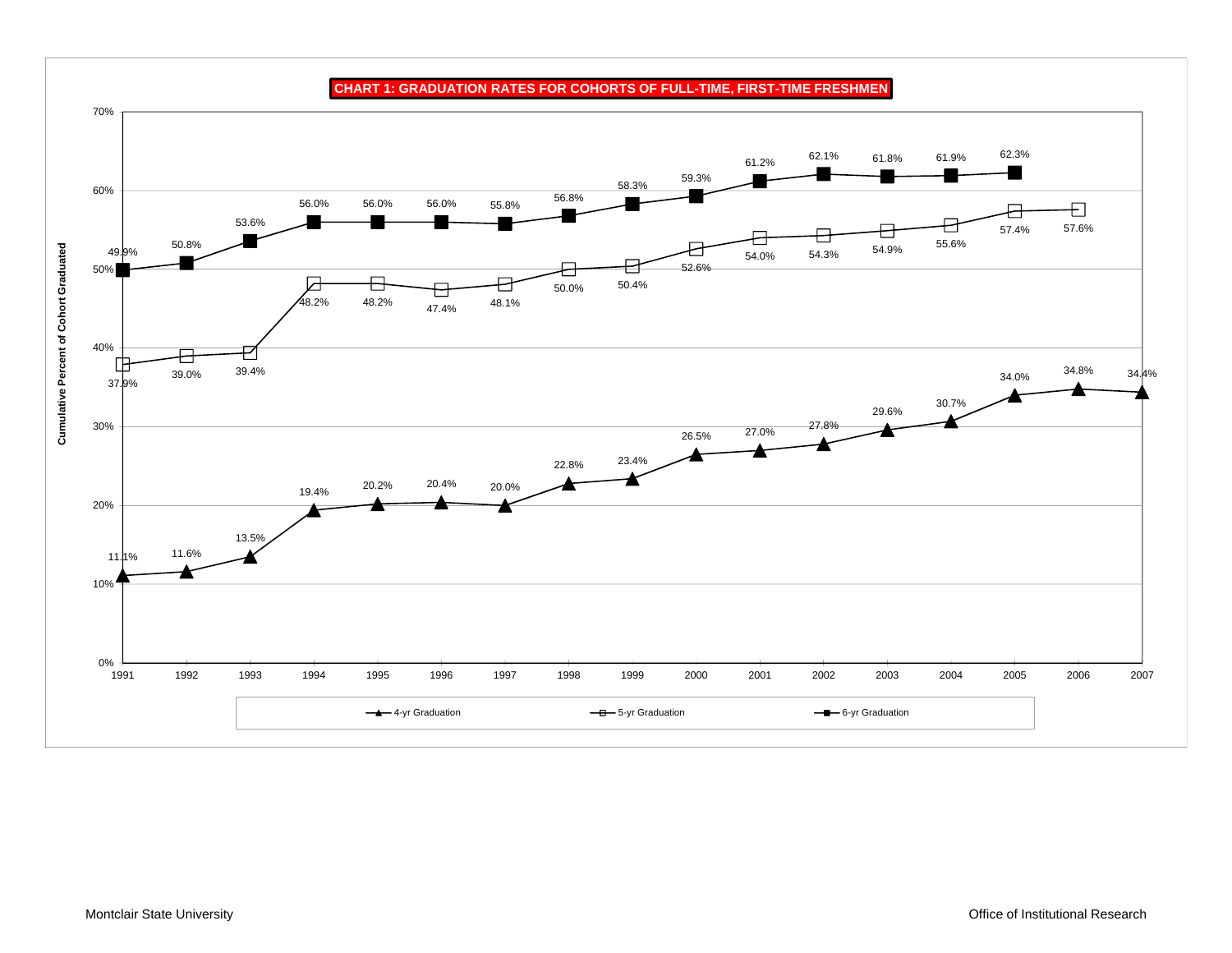#### **TABLE 6: LONG-TERM TRENDS IN GRADUATION RATES**

|            |                 |                 |                 |          | Completed Completed |
|------------|-----------------|-----------------|-----------------|----------|---------------------|
|            |                 |                 |                 | in Fifth | in Sixth            |
| Cohort     | 4-yr Graduation | 5-yr Graduation | 6-yr Graduation | Year     | Year                |
| 1991       | 11.1%           | 37.9%           | 49.9%           | 26.8%    | 12.0%               |
| 1992       | 11.6%           | 39.0%           | 50.8%           | 27.4%    | 11.8%               |
| 1993       | 13.5%           | 39.4%           | 53.6%           | 25.9%    | 14.2%               |
| 1994       | 19.4%           | 48.2%           | 56.0%           | 28.8%    | 7.8%                |
| 1995       | 20.2%           | 48.2%           | 56.0%           | 28.0%    | 7.8%                |
| 1996       | 20.4%           | 47.4%           | 56.0%           | 27.0%    | 8.6%                |
| 1997       | 20.0%           | 48.1%           | 55.8%           | 28.1%    | 7.7%                |
| 1998       | 22.8%           | 50.0%           | 56.8%           | 27.2%    | 6.8%                |
| 1999       | 23.4%           | 50.4%           | 58.3%           | 27.0%    | 7.9%                |
| 2000       | 26.5%           | 52.6%           | 59.3%           | 26.1%    | 6.7%                |
| 2001       | 27.0%           | 54.0%           | 61.2%           | 27.0%    | 7.2%                |
| 2002       | 27.8%           | 54.3%           | 62.1%           | 26.5%    | 7.8%                |
| 2003       | 29.6%           | 54.9%           | 61.8%           | 25.3%    | 6.9%                |
| 2004       | 30.7%           | 55.6%           | 61.9%           | 24.9%    | 6.3%                |
| 2005       | 34.0%           | 57.4%           | 62.3%           | 23.4%    | 4.9%                |
| 2006       | 34.8%           | 57.6%           |                 | 22.8%    |                     |
| 2007       | 34.4%           |                 |                 |          |                     |
| Average    | 24.0%           | 49.7%           | 57.5%           | 26.6%    | 8.5%                |
|            |                 |                 |                 |          |                     |
| Pct. Point |                 |                 |                 |          |                     |
| Change     | 23.30           | 19.70           | 12.40           | $-4.00$  | $-7.10$             |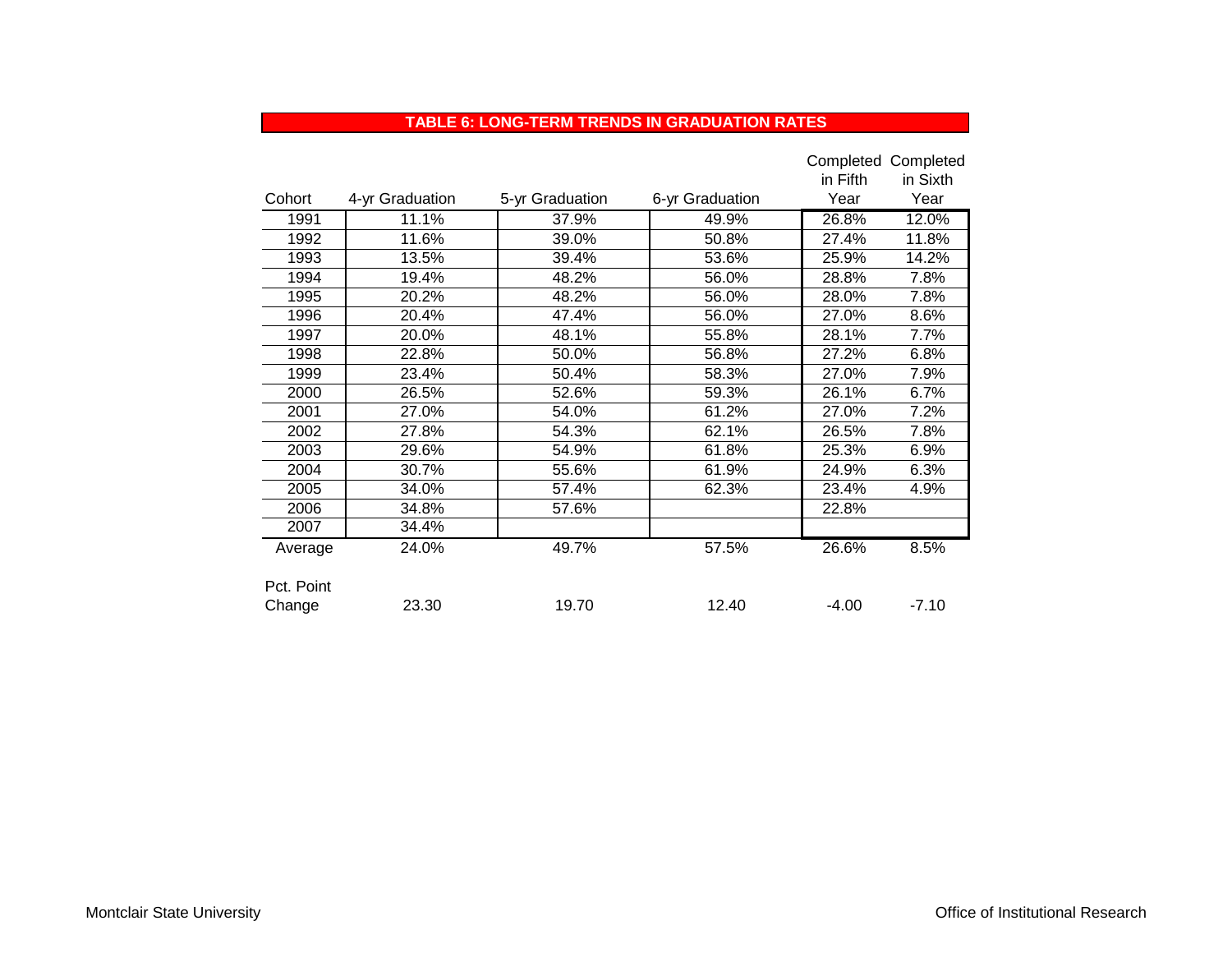**CHART 2: RETENTION RATES FOR COHORTS OF FULL-TIME, FIRST-TIME FRESHMEN**

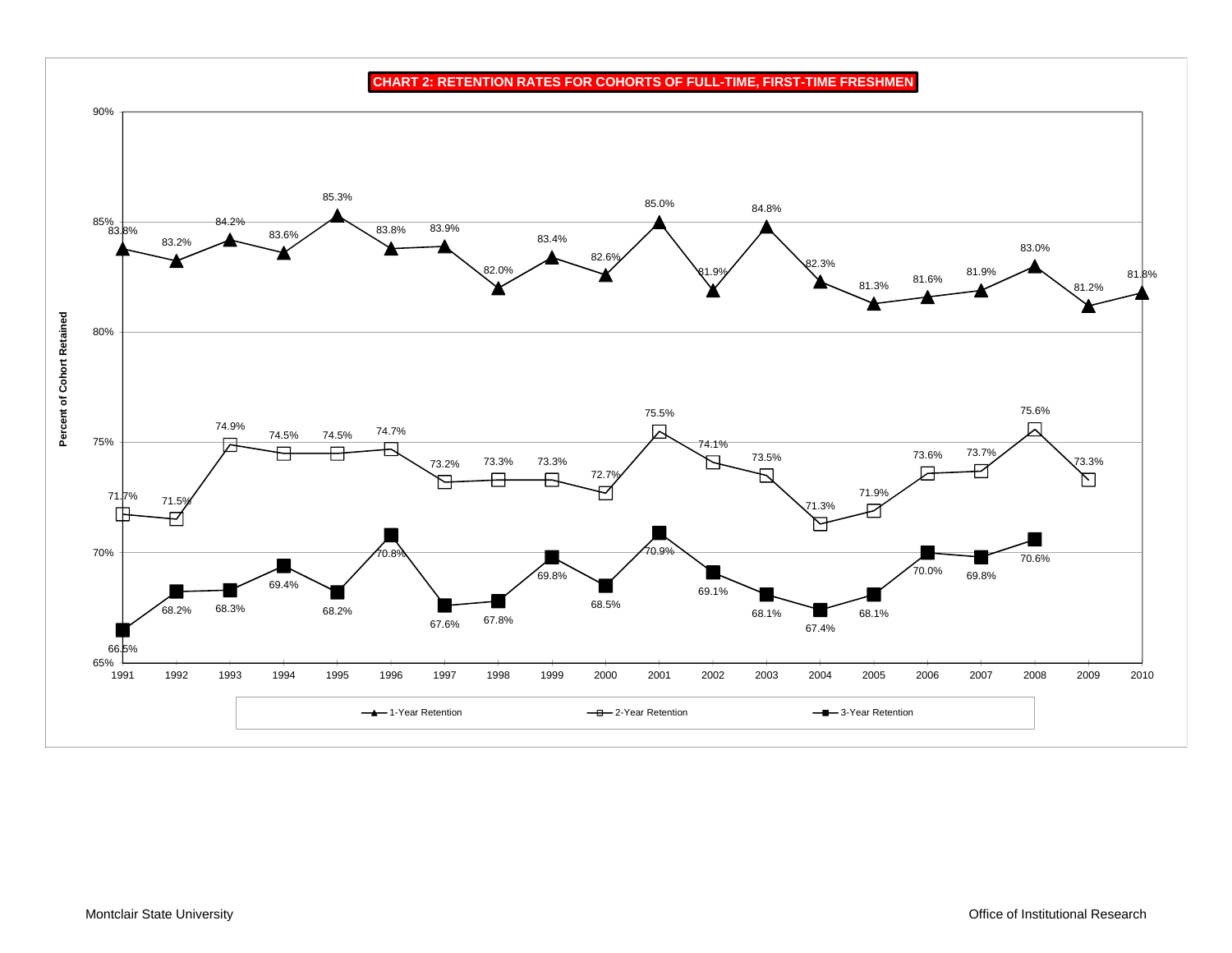|  |  | <b>TABLE 7: LONG-TERM TRENDS IN RETENTION AND ATTRITION</b> |
|--|--|-------------------------------------------------------------|
|  |  |                                                             |

|         | <b>First Semester</b> |                  |                  |                  | First Semester First Year Second Year Third Year |           |           |           |
|---------|-----------------------|------------------|------------------|------------------|--------------------------------------------------|-----------|-----------|-----------|
| Cohort  | Retention             | 1-Year Retention | 2-Year Retention | 3-Year Retention | Attrition                                        | Attrition | Attrition | Attrition |
| 1991    | <b>No</b>             | 83.8%            | 71.7%            | 66.5%            | <b>No</b>                                        | 16.2%     | 12.0%     | 5.3%      |
| 1992    | <b>Spring</b>         | 83.2%            | 71.5%            | 68.2%            | <b>Spring</b>                                    | 16.8%     | 11.7%     | 3.3%      |
| 1993    | <b>IPEDS</b>          | 84.2%            | 74.9%            | 68.3%            | <b>IPEDS</b>                                     | 15.8%     | 9.3%      | 6.6%      |
| 1994    | <b>Data</b>           | 83.6%            | 74.5%            | 69.4%            | <b>Data</b>                                      | 16.4%     | 9.1%      | 5.1%      |
| 1995    |                       | 85.3%            | 74.5%            | 68.2%            |                                                  | 14.7%     | 10.8%     | 6.3%      |
| 1996    | 94.4%                 | 83.8%            | 74.7%            | 70.8%            | 5.6%                                             | 16.2%     | 9.1%      | 3.9%      |
| 1997    | 95.1%                 | 83.9%            | 73.2%            | 67.6%            | 4.9%                                             | 16.1%     | 10.7%     | 5.6%      |
| 1998    | 94.0%                 | 82.0%            | 73.3%            | 67.8%            | 6.0%                                             | 18.0%     | 8.7%      | 5.5%      |
| 1999    | 95.1%                 | 83.4%            | 73.3%            | 69.8%            | 4.9%                                             | 16.6%     | 10.1%     | 3.5%      |
| 2000    | 94.6%                 | 82.6%            | 72.7%            | 68.5%            | 5.4%                                             | 17.4%     | 9.9%      | 4.2%      |
| 2001    | 94.6%                 | 85.0%            | 75.5%            | 70.9%            | 5.4%                                             | 15.0%     | 9.5%      | 4.6%      |
| 2002    | 94.2%                 | 81.9%            | 74.1%            | 69.1%            | 5.8%                                             | 18.1%     | 7.8%      | 5.0%      |
| 2003    | 93.5%                 | 84.8%            | 73.5%            | 68.1%            | 6.5%                                             | 15.2%     | 11.3%     | 5.4%      |
| 2004    | 94.0%                 | 82.3%            | 71.3%            | 67.4%            | 6.0%                                             | 17.7%     | 11.0%     | 3.9%      |
| 2005    | 94.7%                 | 81.3%            | 71.9%            | 68.1%            | 5.3%                                             | 18.7%     | 9.4%      | 3.8%      |
| 2006    | 93.4%                 | 81.6%            | 73.6%            | 70.0%            | 6.6%                                             | 18.4%     | 8.0%      | 3.6%      |
| 2007    | 94.0%                 | 81.9%            | 73.7%            | 69.8%            | 6.0%                                             | 18.1%     | 8.2%      | 3.9%      |
| 2008    | 94.5%                 | 83.0%            | 75.6%            | 70.6%            | 5.5%                                             | 17.0%     | 7.4%      | 5.0%      |
| 2009    | 94.4%                 | 81.2%            | 73.3%            |                  | 5.6%                                             | 18.8%     | 7.9%      |           |
| 2010    | 93.8%                 | 81.8%            |                  |                  | 6.2%                                             | 18.2%     |           |           |
| 2011    | 93.6%                 |                  |                  |                  | 6.4%                                             |           |           |           |
| Average | 94.2%                 | 83.0%            | 73.5%            | 68.8%            | 5.8%                                             | 17.0%     | 9.6%      | 4.7%      |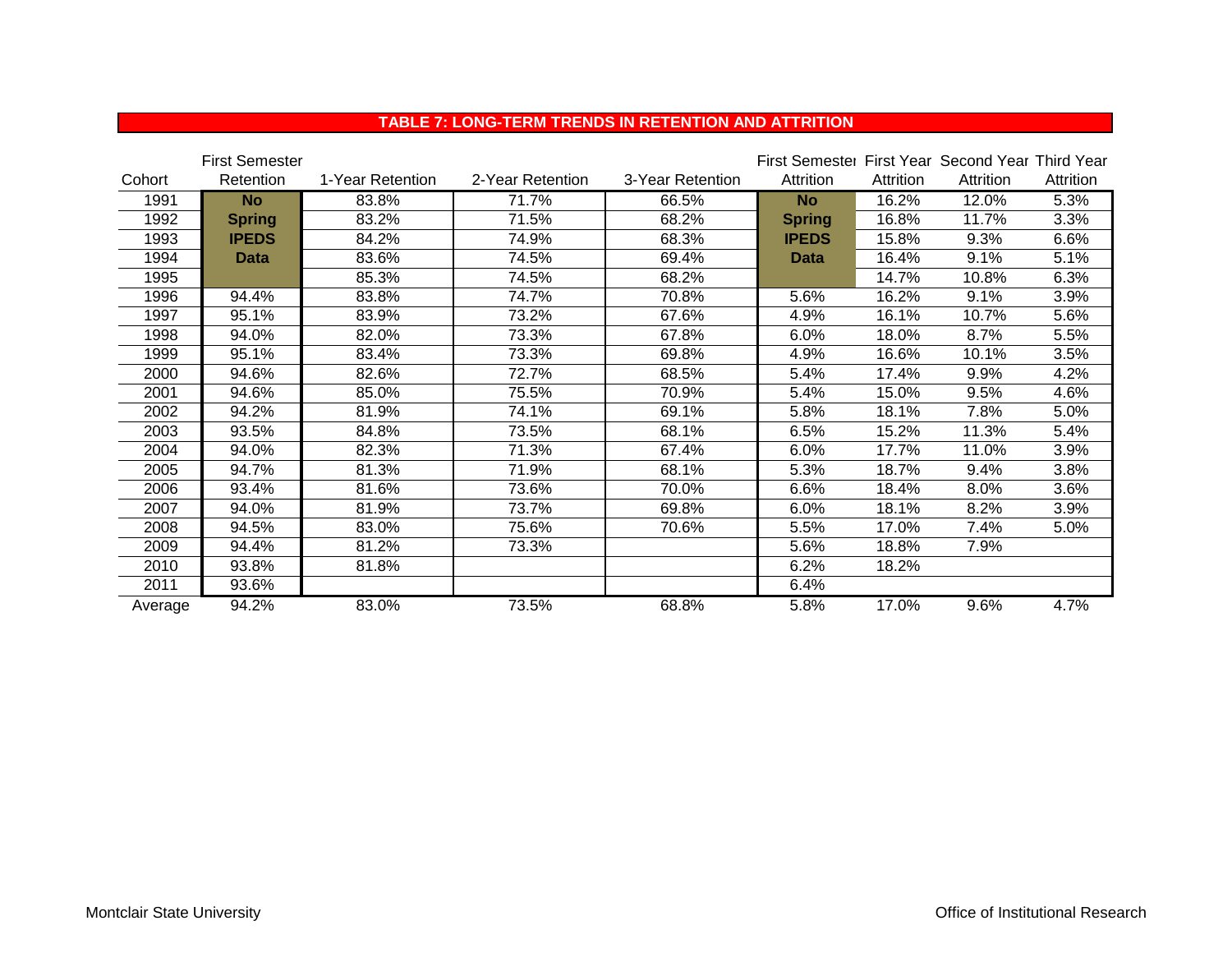| <b>TABLE 8: 200% GRADUATION RATES</b> |                                      |                                   |                                  |                                    |                                    |                                 |                                |  |  |
|---------------------------------------|--------------------------------------|-----------------------------------|----------------------------------|------------------------------------|------------------------------------|---------------------------------|--------------------------------|--|--|
| Cohort                                | Four-year<br>Graduation<br>$(100\%)$ | Five-year<br>Graduation<br>(125%) | Six-year<br>Graduation<br>(150%) | Seven-year<br>Graduation<br>(175%) | Eight-year<br>Graduation<br>(200%) | Completed<br>in Seventh<br>Year | Completed<br>in Eighth<br>Year |  |  |
| 1998                                  | 22.8%                                | 50.0%                             | 56.8%                            | 59.5%                              | 60.7%                              | 2.7%                            | 1.2%                           |  |  |
| 1999                                  | 23.4%                                | 50.4%                             | 58.3%                            | 61.5%                              | 62.3%                              | 3.2%                            | 0.8%                           |  |  |
| 2000                                  | 26.5%                                | 52.6%                             | 59.3%                            | 61.0%                              | 62.5%                              | 1.7%                            | 1.5%                           |  |  |
| 2001                                  | 27.0%                                | 54.0%                             | 61.2%                            | 63.8%                              | 64.8%                              | 2.6%                            | 1.0%                           |  |  |
| 2002                                  | 27.8%                                | 54.3%                             | 62.1%                            | 63.9%                              | 64.6%                              | 1.8%                            | 0.6%                           |  |  |
| 2003                                  | 29.5%                                | 54.8%                             | 61.8%                            | 63.4%                              | 64.4%                              | 1.6%                            | 1.0%                           |  |  |
| Average                               | 26.2%                                | 52.7%                             | 59.9%                            | 62.2%                              | 63.2%                              | 2.3%                            | 1.0%                           |  |  |